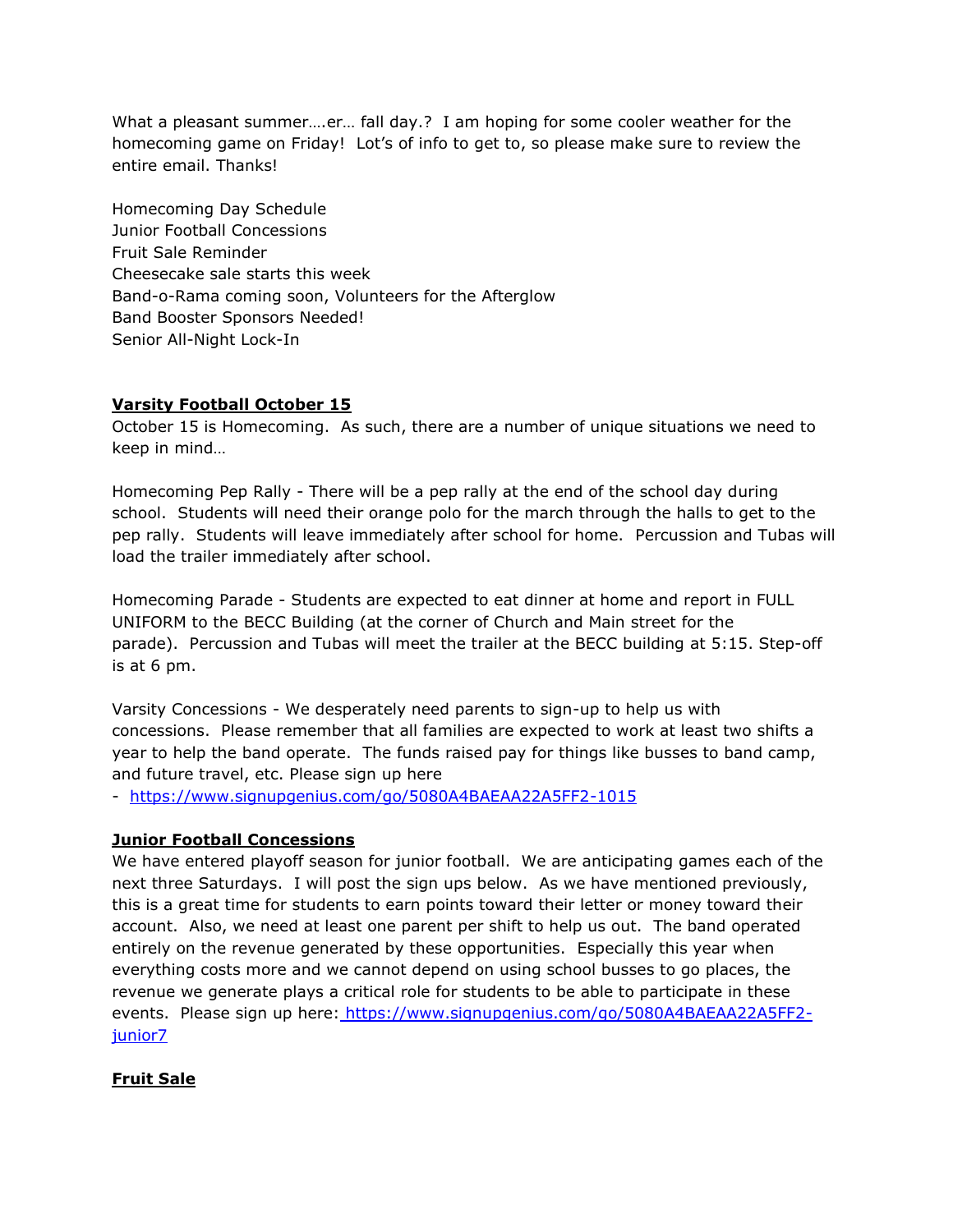Reminder that the Fruit Sale is still ongoing. The fruit is ordered online and shipped directly to anyone in the continental U.S. Which means you can have all of your friends and family support your student and get juicy Florida Citrus. All proceeds go to the student accounts. You can access the store online

at: <https://shop.floridaindianrivergroves.com/ecommerce/691239>

## **Cheesecakes**

The brochures for the cheesecakes should arrive at school this week. We will be selling these favorites again this year. We will even have some available for tasting during the Bandorama afterglow! Please watch for the forms. Orders will be due November 5 and the cheesecakes will be delivered to the school on November 15. NOTE: All cheesecakes must be picked up on November 15 as we will not have adequate space to freeze them.

#### **Bandorama**

For those who have not yet experienced Bandorama, it is quite a treat. Tuesday, October 26 at 7 pm we will have a concert including Wind Ensemble, the Jazz Band and the Marching Band followed by an afterglow celebration in the cafeteria. This is a ticketed event (each family will receive two tickets gratis). Additional tickets are \$5 and the proceeds go to fund the Mr. K Scholarship Fund!

#### **Afterglow**

Each year following the Bandorama Concert we host an Afterglow celebration in the cafeteria where we can chat, share desserts and appetizers and celebrate the amazing season. We need folks to sign up to bring food, and a big thank you to Amy Nagy for organizing this year's celebration. Please sign up to bring food here: <https://www.signupgenius.com/go/20f0e4ea8a828a3f85-bandorama>

## **Band Booster Sponsors**

We are looking for sponsors, either businesses or friends and family to support our BHS Bands. Attached is the Sponsorship letter which provides sponsorship levels and . Please reach out to members of the community and help us gather some sponsors for this year. See the forms attached below.

## **Senior All Night Lock-In**

## *Senior Parents Only:*

**Senior Lock-in** will be Friday, October 29 9:30pm - Saturday, October 30 6am in the Band Room. Please turn in the attached permission slip by Monday October 25. Chaperones are necessary and snacks are appreciated so please sign-up to support this fun all-night senior event! <https://www.signupgenius.com/go/60B084FA5A96-senior>

Thanks for all your support! Go Dogs!!!

Mark Burnham President